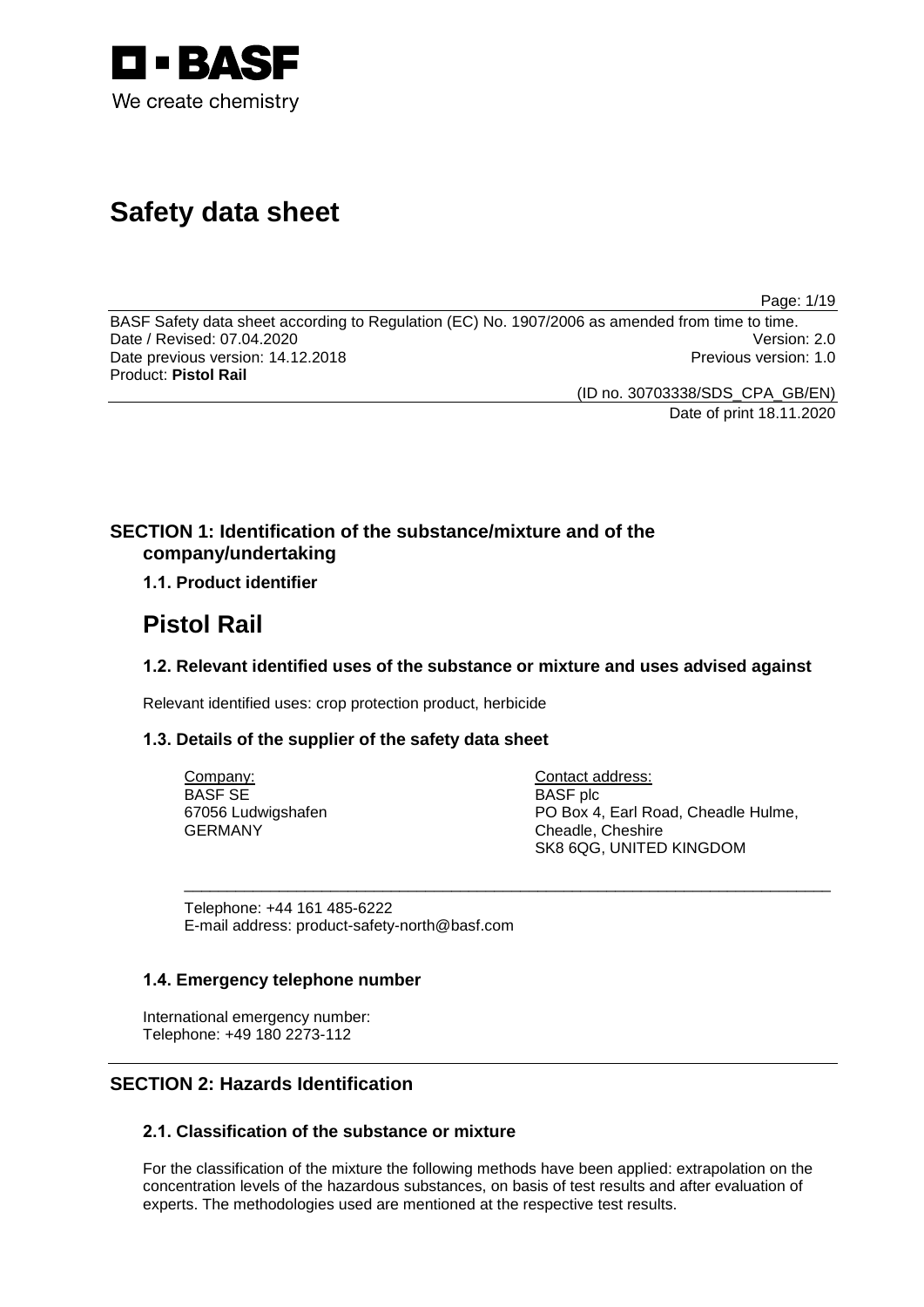Page: 2/19

BASF Safety data sheet according to Regulation (EC) No. 1907/2006 as amended from time to time. Date / Revised: 07.04.2020<br>
Date previous version: 14.12.2018<br>
Date previous version: 14.12.2018 Date previous version: 14.12.2018 Product: **Pistol Rail**

(ID no. 30703338/SDS\_CPA\_GB/EN)

Date of print 18.11.2020

### According to Regulation (EC) No 1272/2008 [CLP]

| Aquatic Acute 1   | H400 Very toxic to aquatic life.                           |
|-------------------|------------------------------------------------------------|
| Aquatic Chronic 1 | H410 Very toxic to aquatic life with long lasting effects. |

For the classifications not written out in full in this section the full text can be found in section 16.

### **2.2. Label elements**

Globally Harmonized System (GHS) in accordance with UK regulations.

Pictogram:



Signal Word: Warning

| <b>Hazard Statement:</b><br>H400<br>H410 | Very toxic to aquatic life.<br>Very toxic to aquatic life with long lasting effects.                                                                                                        |
|------------------------------------------|---------------------------------------------------------------------------------------------------------------------------------------------------------------------------------------------|
| EUH401                                   | To avoid risks to human health and the environment, comply with the<br>instructions for use.                                                                                                |
| <b>Precautionary Statement:</b>          |                                                                                                                                                                                             |
| P101                                     | If medical advice is needed, have product container or label at hand.                                                                                                                       |
| P102                                     | Keep out of reach of children.                                                                                                                                                              |
| P103                                     | Read label before use.                                                                                                                                                                      |
| Precautionary Statements (Response):     |                                                                                                                                                                                             |
| P391                                     | Collect spillage.                                                                                                                                                                           |
| Precautionary Statements (Disposal):     |                                                                                                                                                                                             |
| P501                                     | Dispose of contents/container to a licensed hazardous-waste disposal<br>contractor or collection site except for empty clean containers which can<br>be disposed of as non-hazardous waste. |

Labeling of special preparations (GHS): EUH208: May produce an allergic reaction. Contains: 1,2-benzisothiazol-3(2H)-one

### **2.3. Other hazards**

According to Regulation (EC) No 1272/2008 [CLP]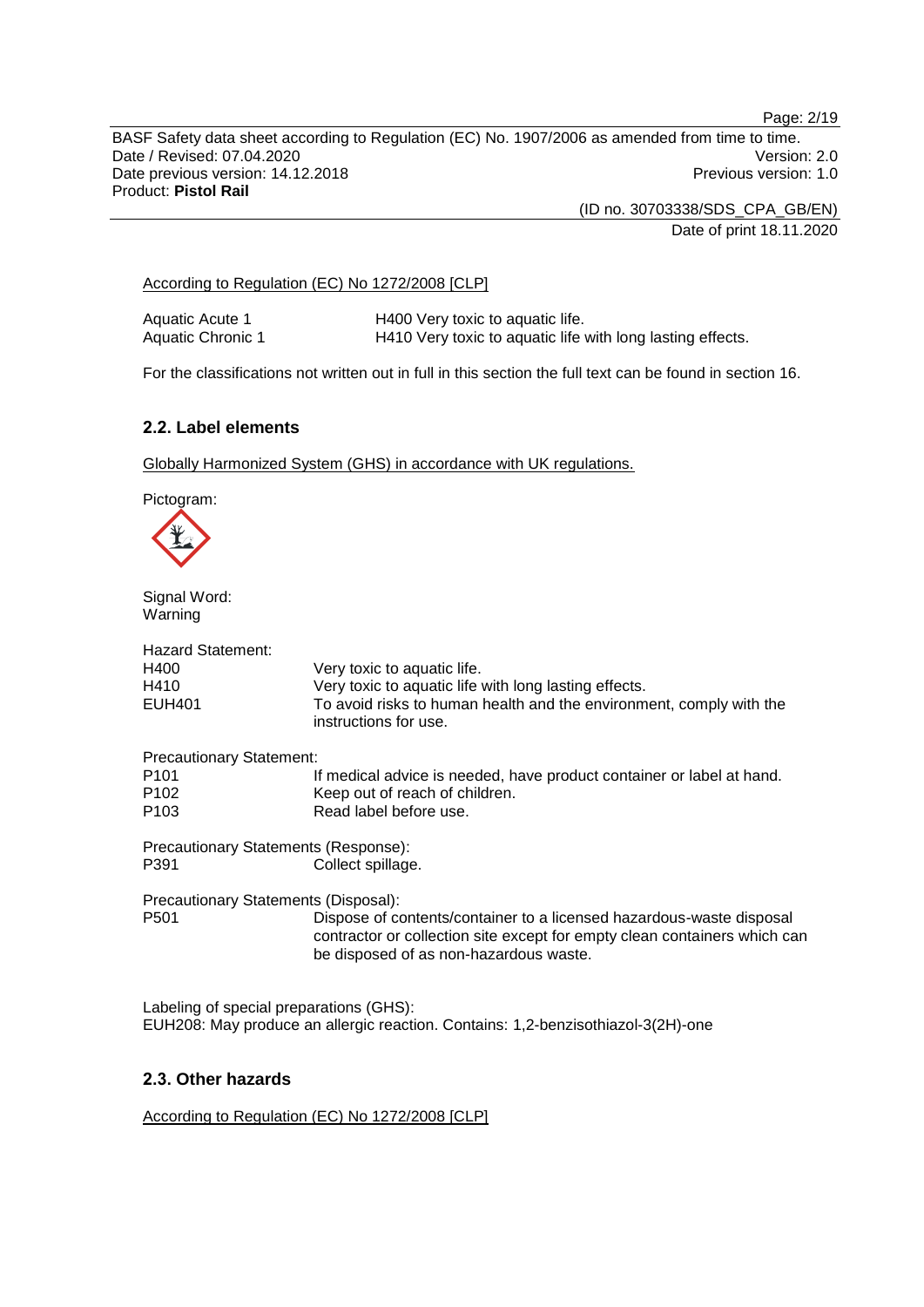BASF Safety data sheet according to Regulation (EC) No. 1907/2006 as amended from time to time. Date / Revised: 07.04.2020 Version: 2.0 Date previous version: 14.12.2018 **Previous version: 1.0 Previous version: 1.0** Product: **Pistol Rail**

> (ID no. 30703338/SDS\_CPA\_GB/EN) Date of print 18.11.2020

See section 12 - Results of PBT and vPvB assessment.

If applicable information is provided in this section on other hazards which do not result in classification but which may contribute to the overall hazards of the substance or mixture.

### **SECTION 3: Composition/Information on Ingredients**

### **3.1. Substances**

Not applicable

### **3.2. Mixtures**

#### Chemical nature

crop protection product, herbicide, suspension concentrate (SC)

Hazardous ingredients (GHS) according to Regulation (EC) No. 1272/2008

diflufenican (ISO); N-(2,4-difluorophenyl)-2-[3-(trifluoromethyl)phenoxy]-3-pyridinecarboxamide Content (W/W): 3.42 % CAS Number: 83164-33-4 Aquatic Chronic 3 H412

> Differing classification according to current knowledge and the criteria given in Annex I of Regulation (EC) No. 1272/2008 Aquatic Acute 1 Aquatic Chronic 1

Glyphosate-isopropylamine (ISO); N-(Phosphonomethyl)glycine, compound with 2-propylamine (1:1) Content (W/W): 28.87 % CAS Number: 38641-94-0 EC-Number: 254-056-8 Aquatic Chronic 2 H411

Alcohols, C11-14-iso-, C13-rich Content (W/W): > 0.25 % - < 2.5 % Aquatic Acute 1 CAS Number: 68526-86-3 EC-Number: 271-235-6 REACH registration number: 01- 2119454259-32 M-factor acute: 1 H400

(2-Hydroxypropyl)ammonium phosphate

Page: 3/19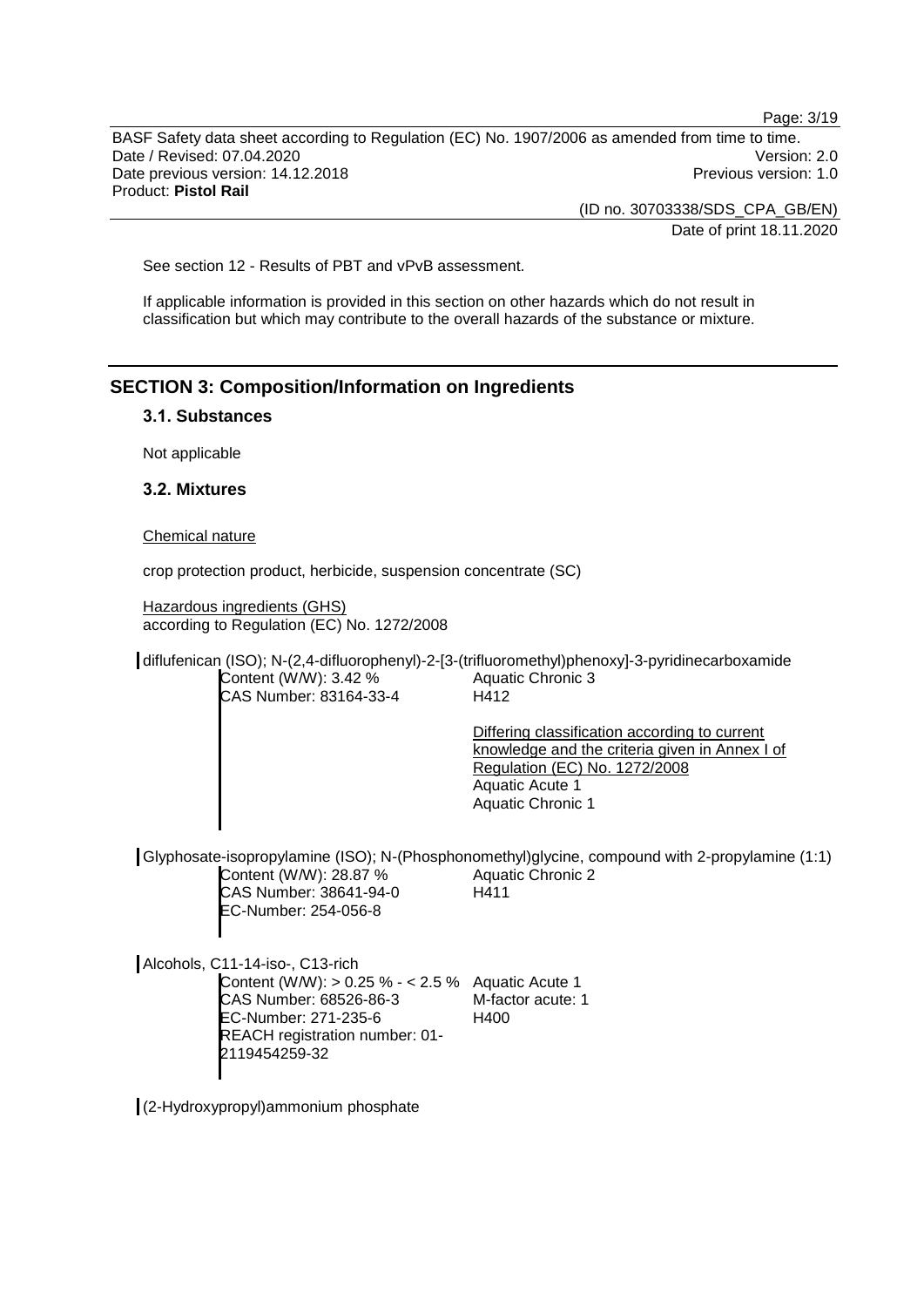Page: 4/19

BASF Safety data sheet according to Regulation (EC) No. 1907/2006 as amended from time to time. Date / Revised: 07.04.2020<br>
Date previous version: 14.12.2018<br>
Date previous version: 14.12.2018 Date previous version: 14.12.2018 Product: **Pistol Rail**

(ID no. 30703338/SDS\_CPA\_GB/EN)

orint 18.11.2020

| Content (W/W): $> 0.1$ % - < 1 %<br>CAS Number: 67952-32-3                                                                                                                                                                       | Date of p<br>Met. Corr. 1<br>Acute Tox. 4 (dermal)<br>Skin Corr./Irrit. 1B<br>Eye Dam./Irrit. 1<br>H290, H312, H314                                                                                                 |
|----------------------------------------------------------------------------------------------------------------------------------------------------------------------------------------------------------------------------------|---------------------------------------------------------------------------------------------------------------------------------------------------------------------------------------------------------------------|
| Alcohols, C8-10, ethoxylated<br>Content (W/W): $> 0.1 \% - 1 \%$<br>CAS Number: 71060-57-6                                                                                                                                       | Acute Tox. 4 (oral)<br>Eye Dam./Irrit. 1<br>H318, H302                                                                                                                                                              |
| 1,2-benzisothiazol-3(2H)-one<br>Content (W/W): $> 0.005$ % $- < 0.05$ Acute Tox. 4 (oral)<br>℅<br>CAS Number: 2634-33-5<br>EC-Number: 220-120-9<br>REACH registration number: 01-<br>2120761540-60<br>INDEX-Number: 613-088-00-6 | Skin Corr./Irrit. 2<br>Eye Dam./Irrit. 1<br>Skin Sens. 1<br>Aquatic Acute 1<br>M-factor acute: 1<br>M-factor chronic: 1<br>H318, H315, H302, H317, H400<br>Specific concentration limit:<br>Skin Sens. 1: >= 0.05 % |
| 1,2-Propanediol<br>Content (W/W): $> 1 \% - 10 \%$<br><b>CAS Number: 57-55-6</b><br>EC-Number: 200-338-0                                                                                                                         |                                                                                                                                                                                                                     |
| Ammonium sulphate<br>Content (W/W): $> 1 \% - 10 \%$<br>CAS Number: 7783-20-2<br>EC-Number: 231-984-1<br>REACH registration number: 01-<br>2119455044-46                                                                         |                                                                                                                                                                                                                     |

For the classifications not written out in full in this section, including the hazard classes and the hazard statements, the full text is listed in section 16.

### **SECTION 4: First-Aid Measures**

**4.1. Description of first aid measures** Remove contaminated clothing.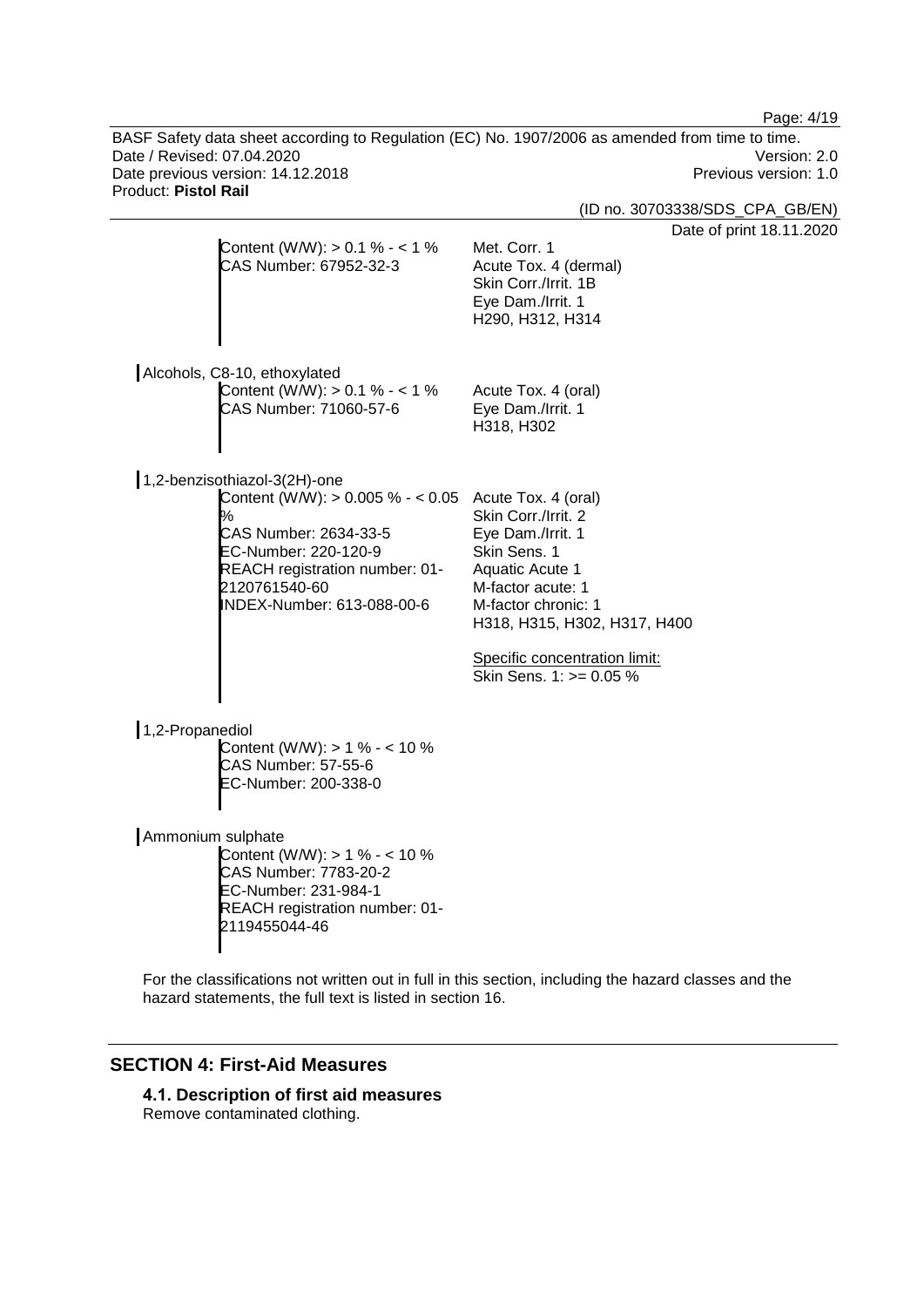Page: 5/19

BASF Safety data sheet according to Regulation (EC) No. 1907/2006 as amended from time to time. Date / Revised: 07.04.2020 Version: 2.0 Date previous version: 14.12.2018 **Previous version: 1.0 Previous version: 1.0** Product: **Pistol Rail**

(ID no. 30703338/SDS\_CPA\_GB/EN)

Date of print 18.11.2020

Show container, label and/or safety data sheet to physician.

If inhaled: Keep patient calm, remove to fresh air.

On skin contact: Wash thoroughly with soap and water

On contact with eyes: Wash affected eyes for at least 15 minutes under running water with eyelids held open.

On ingestion: Rinse mouth and then drink 200-300 ml of water.

### **4.2. Most important symptoms and effects, both acute and delayed**

Symptoms: Information, i.e. additional information on symptoms and effects may be included in the GHS labeling phrases available in Section 2 and in the Toxicological assessments available in Section 11., (Further) symptoms and / or effects are not known so far

### **4.3. Indication of any immediate medical attention and special treatment needed**

Treatment: Symptomatic treatment (decontamination, vital functions).

### **SECTION 5: Fire-Fighting Measures**

### **5.1. Extinguishing media**

Suitable extinguishing media: water spray, dry powder, foam, carbon dioxide

#### **5.2. Special hazards arising from the substance or mixture**

carbon monoxide, Carbon dioxide, nitrogen oxides, hydrogen halides, phosphorus oxides The substances/groups of substances mentioned can be released in case of fire.

### **5.3. Advice for fire-fighters**

Special protective equipment: Wear self-contained breathing apparatus and chemical-protective clothing.

Further information:

Keep containers cool by spraying with water if exposed to fire. In case of fire and/or explosion do not breathe fumes. Collect contaminated extinguishing water separately, do not allow to reach sewage or effluent systems. Dispose of fire debris and contaminated extinguishing water in accordance with official regulations.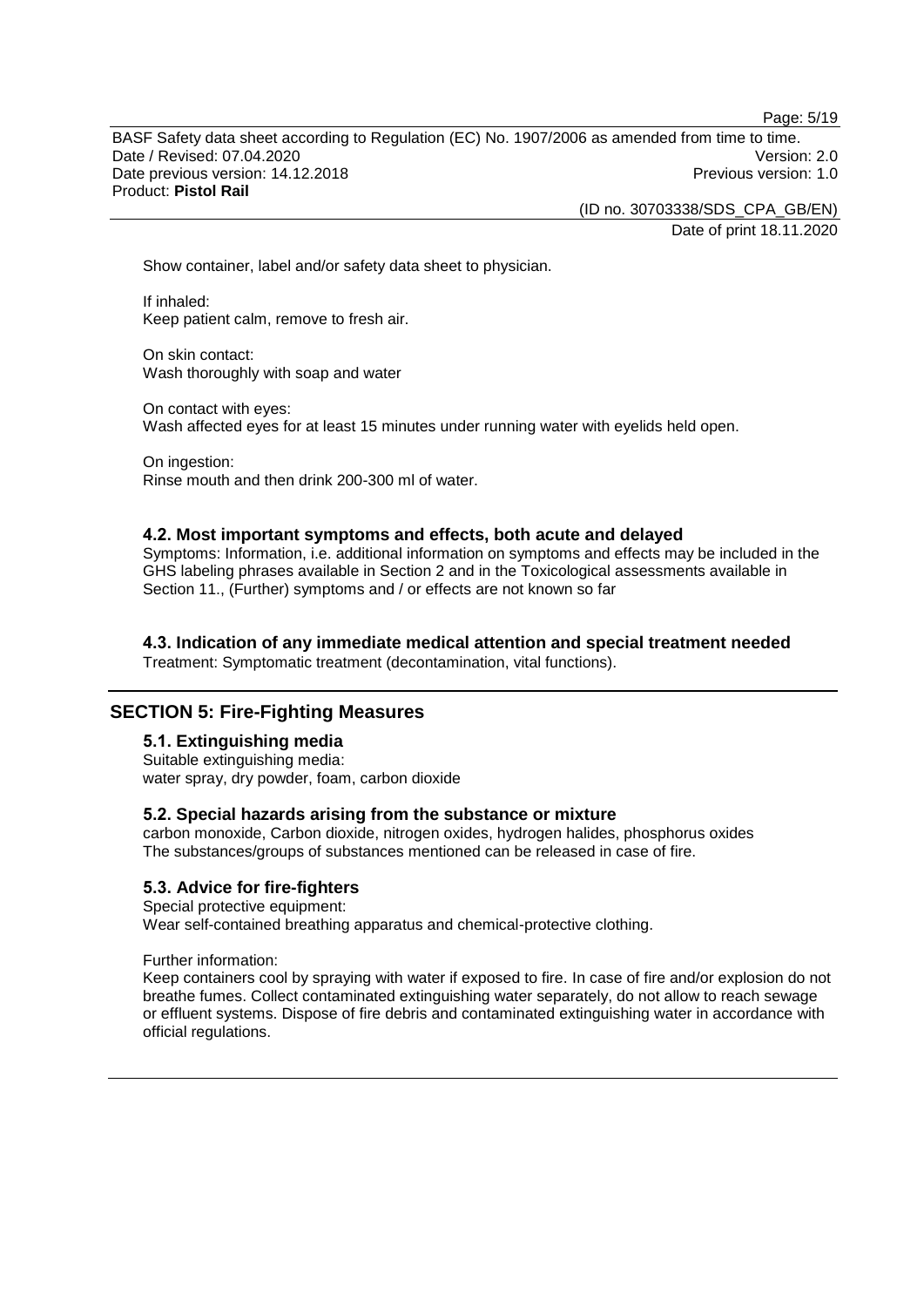Page: 6/19

BASF Safety data sheet according to Regulation (EC) No. 1907/2006 as amended from time to time. Date / Revised: 07.04.2020 Version: 2.0 Date previous version: 14.12.2018 **Previous version: 1.0 Previous version: 1.0** Product: **Pistol Rail**

> (ID no. 30703338/SDS\_CPA\_GB/EN) Date of print 18.11.2020

### **SECTION 6: Accidental Release Measures**

### **6.1. Personal precautions, protective equipment and emergency procedures**

Do not breathe vapour/spray. Use personal protective clothing. Avoid contact with the skin, eyes and clothing.

#### **6.2. Environmental precautions**

Do not discharge into the subsoil/soil. Do not discharge into drains/surface waters/groundwater.

Do not allow contamination of public drains or surface or ground waters. Inform local water plc if spillage enters drains and the Environment Agency (England & Wales), the Scottish Environmental Protection Agency (Scotland), or the Environment and Heritage Service (Northern Ireland) if it enters surface or ground waters. Keep people and animals away.

### **6.3. Methods and material for containment and cleaning up**

For small amounts: Pick up with suitable absorbent material (e.g. sand, sawdust, general-purpose binder, kieselguhr).

For large amounts: Dike spillage. Pump off product.

Dispose of absorbed material in accordance with regulations. Collect waste in suitable containers, which can be labeled and sealed. Clean contaminated floors and objects thoroughly with water and detergents, observing environmental regulations.

#### **6.4. Reference to other sections**

Information regarding exposure controls/personal protection and disposal considerations can be found in section 8 and 13.

### **SECTION 7: Handling and Storage**

#### **7.1. Precautions for safe handling**

No special measures necessary if stored and handled correctly. Ensure thorough ventilation of stores and work areas. When using do not eat, drink or smoke. Hands and/or face should be washed before breaks and at the end of the shift.

Protection against fire and explosion:

No special precautions necessary. The substance/product is non-combustible. Product is not explosive.

#### **7.2. Conditions for safe storage, including any incompatibilities**

Segregate from foods and animal feeds. Further information on storage conditions: Keep away from heat. Protect from direct sunlight.

#### **7.3. Specific end use(s)**

For the relevant identified use(s) listed in Section 1 the advice mentioned in this section 7 is to be observed.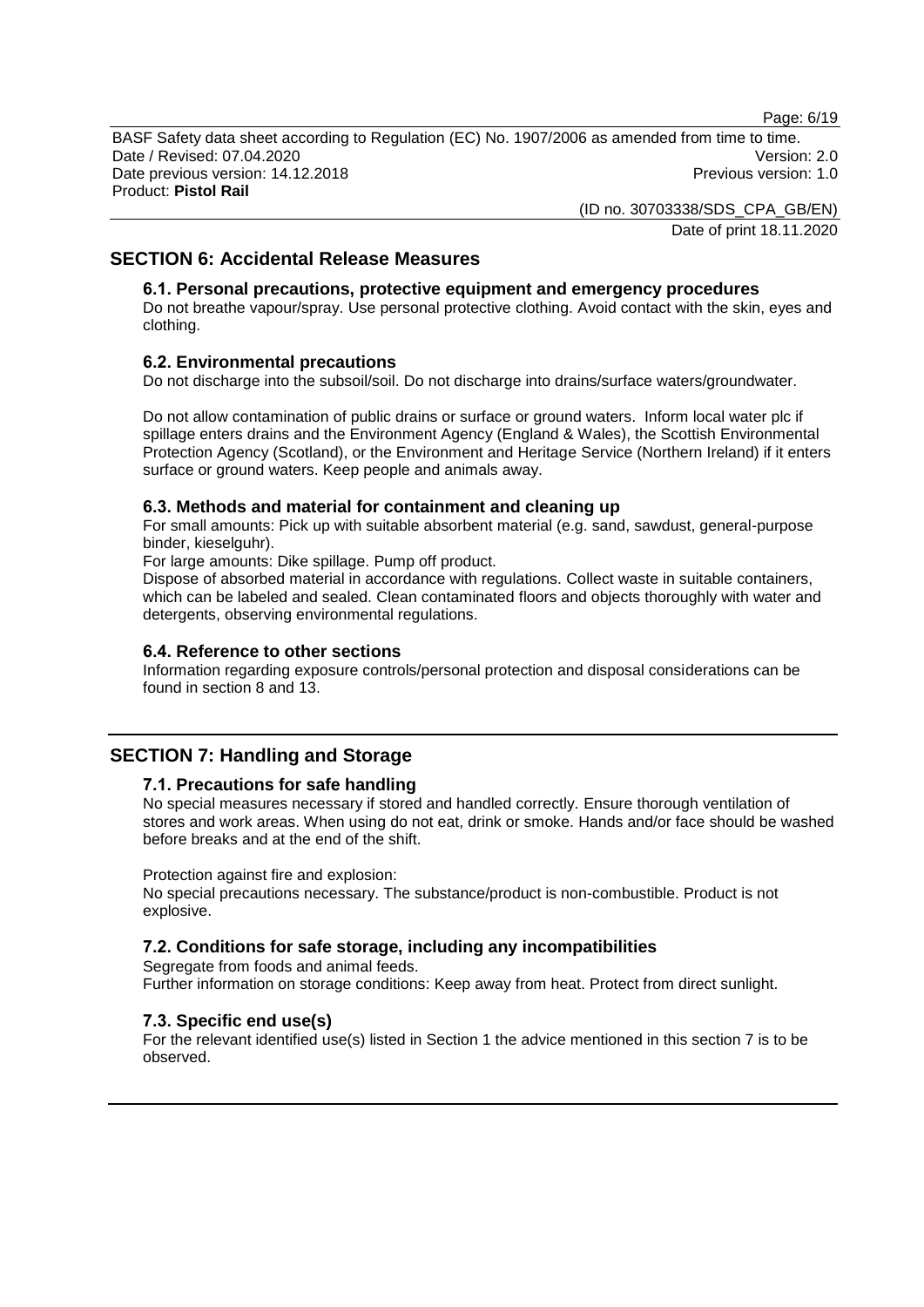Page: 7/19

BASF Safety data sheet according to Regulation (EC) No. 1907/2006 as amended from time to time. Date / Revised: 07.04.2020 Version: 2.0 Date previous version: 14.12.2018 **Previous version: 1.0 Previous version: 1.0** Product: **Pistol Rail**

(ID no. 30703338/SDS\_CPA\_GB/EN)

Date of print 18.11.2020

### **SECTION 8: Exposure Controls/Personal Protection**

### **8.1. Control parameters**

Components with occupational exposure limits

57-55-6: Propane-1,2-diol TWA value 474 mg/m3 ; 150 ppm (WEL/EH 40 (UK)), Total vapour and particulates TWA value 10 mg/m3 (WEL/EH 40 (UK)), Particulate

Refer to the current edition of HSE Guidance Note EH40 Occupational Exposure Limits (United Kingdom). For normal use and handling refer to the product label/leaflet.

### **8.2. Exposure controls**

Personal protective equipment

Respiratory protection: Respiratory protection not required.

Hand protection:

Suitable chemical resistant safety gloves (EN 374) also with prolonged, direct contact (Recommended: Protective index 6, corresponding > 480 minutes of permeation time according to EN 374): E.g. nitrile rubber (0.4 mm), chloroprene rubber (0.5 mm), butyl rubber (0.7 mm) etc.

Eye protection: Safety glasses with side-shields (frame goggles) (e.g. EN 166)

Body protection:

Body protection must be chosen depending on activity and possible exposure, e.g. apron, protecting boots, chemical-protection suit (according to EN 14605 in case of splashes or EN ISO 13982 in case of dust).

General safety and hygiene measures

The statements on personal protective equipment in the instructions for use apply when handling crop-protection agents in final-consumer packing. Wearing of closed work clothing is recommended. Store work clothing separately. Keep away from food, drink and animal feeding stuffs.

### **SECTION 9: Physical and Chemical Properties**

### **9.1. Information on basic physical and chemical properties**

| Form:            | liquid, suspension                                           |
|------------------|--------------------------------------------------------------|
| Colour:          | off-white to light grey opaque                               |
| Odour:           | odourless                                                    |
| Odour threshold: |                                                              |
|                  | متناه ومستوسط والمستنقذ والمسترق والماستقال متستور المتساوية |

not applicable, odour not perceivable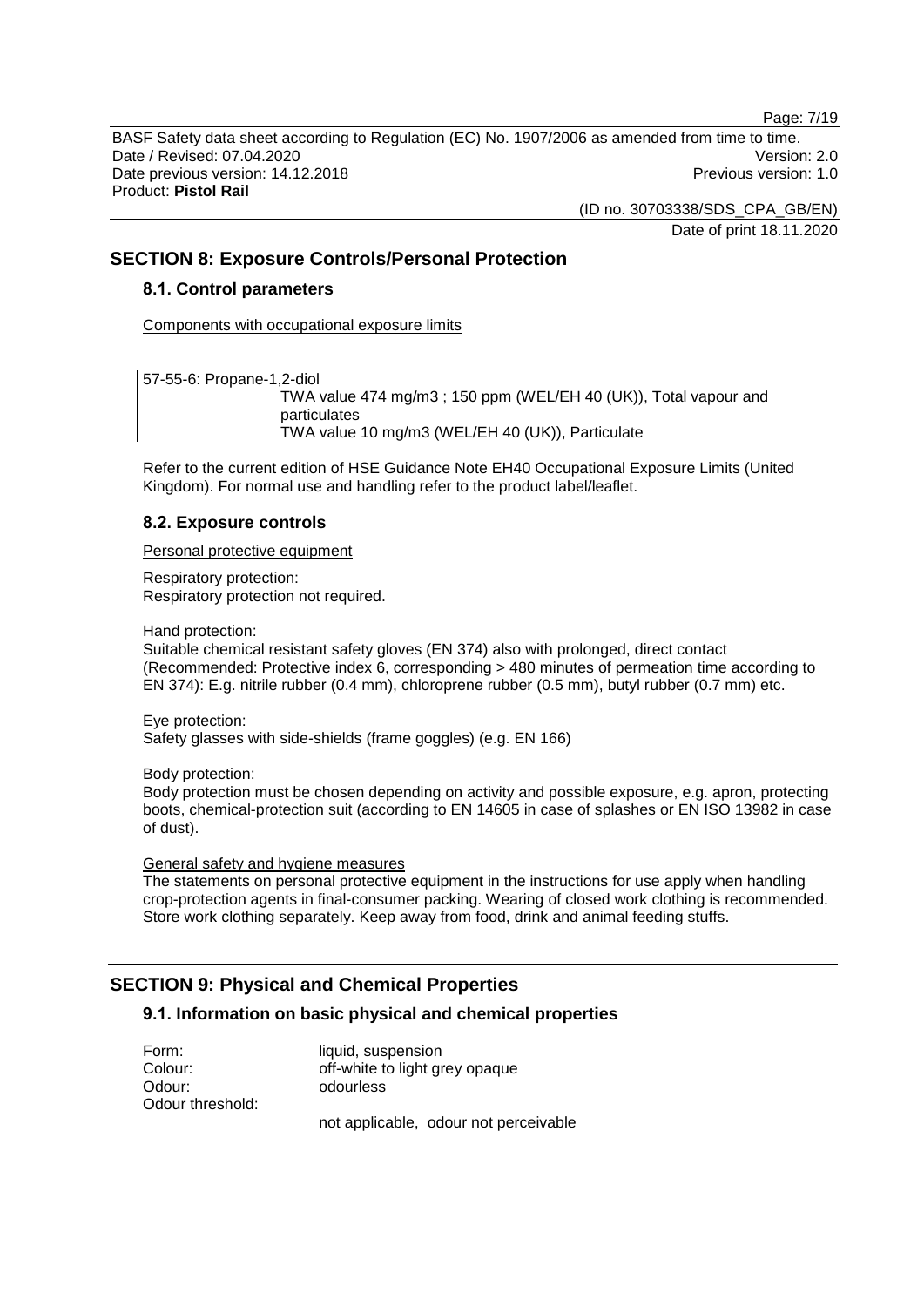Page: 8/19

BASF Safety data sheet according to Regulation (EC) No. 1907/2006 as amended from time to time. Date / Revised: 07.04.2020<br>
Date previous version: 14.12.2018<br>
Previous version: 14.12.2018 Date previous version: 14.12.2018 Product: **Pistol Rail**

|                                                                               |                                                                                                                                                                                                                       | (ID no. 30703338/SDS_CPA_GB/EN) |
|-------------------------------------------------------------------------------|-----------------------------------------------------------------------------------------------------------------------------------------------------------------------------------------------------------------------|---------------------------------|
|                                                                               |                                                                                                                                                                                                                       | Date of print 18.11.2020        |
| pH value:                                                                     | approx. $4 - 6$<br>(CIPAC standard water D, 1 %(m),<br>54 °C)                                                                                                                                                         |                                 |
| Melting point:                                                                | The product has not been tested.                                                                                                                                                                                      |                                 |
| Boiling point:                                                                |                                                                                                                                                                                                                       |                                 |
| Flash point:                                                                  | The product has not been tested.                                                                                                                                                                                      | (Directive 92/69/EEC, A.9)      |
|                                                                               | A flash point determination is<br>unnecessary due to the high water<br>content.                                                                                                                                       |                                 |
| Evaporation rate:                                                             |                                                                                                                                                                                                                       |                                 |
| Flammability:<br>Lower explosion limit:                                       | not applicable<br>not applicable                                                                                                                                                                                      |                                 |
|                                                                               | As a result of our experience with this<br>product and our knowledge of its<br>composition we do not expect any<br>hazard as long as the product is used<br>appropriately and in accordance with<br>the intended use. |                                 |
| Upper explosion limit:                                                        |                                                                                                                                                                                                                       |                                 |
|                                                                               | As a result of our experience with this<br>product and our knowledge of its<br>composition we do not expect any<br>hazard as long as the product is used<br>appropriately and in accordance with<br>the intended use. |                                 |
| Ignition temperature:                                                         | 570 °C                                                                                                                                                                                                                | (Directive 92/69/EEC, A.15)     |
| Vapour pressure:                                                              |                                                                                                                                                                                                                       |                                 |
| Density:                                                                      | The product has not been tested.<br>approx. 1.16 g/cm3<br>(20 °C)                                                                                                                                                     |                                 |
| Relative vapour density (air):                                                |                                                                                                                                                                                                                       |                                 |
|                                                                               | not applicable                                                                                                                                                                                                        |                                 |
| Solubility in water:                                                          | miscible                                                                                                                                                                                                              |                                 |
|                                                                               | (20 °C)<br>Partitioning coefficient n-octanol/water (log Kow):                                                                                                                                                        |                                 |
|                                                                               | The statements are based on the                                                                                                                                                                                       |                                 |
|                                                                               | properties of the individual<br>components.                                                                                                                                                                           |                                 |
| pyridinecarboxamide                                                           | Information on: diflufenican (ISO); N-(2,4-difluorophenyl)-2-[3-(trifluoromethyl)phenoxy]-3-<br>Partitioning coefficient n-octanol/water (log Kow):<br>4.2                                                            |                                 |
| Information on: N-(Phosphonomethyl)glycine, compound with 2-propylamine (1:1) |                                                                                                                                                                                                                       |                                 |
|                                                                               | Partitioning coefficient n-octanol/water (log Kow): -5.4<br>Literature data.                                                                                                                                          |                                 |
|                                                                               |                                                                                                                                                                                                                       |                                 |

Thermal decomposition: No decomposition if stored and handled as prescribed/indicated.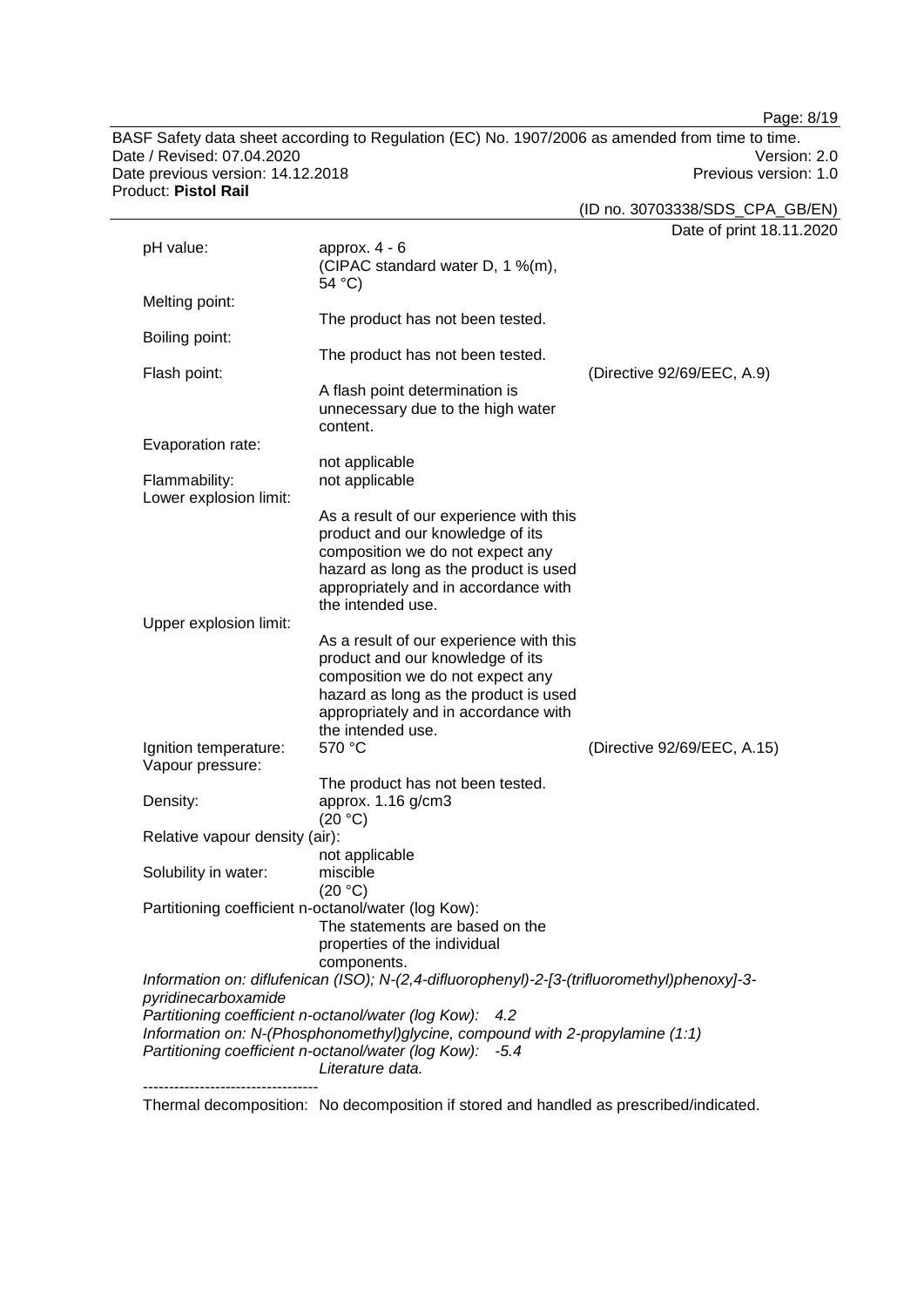Page: 9/19

BASF Safety data sheet according to Regulation (EC) No. 1907/2006 as amended from time to time. Date / Revised: 07.04.2020 Version: 2.0 Date previous version: 14.12.2018 **Previous version: 1.0 Previous version: 1.0** Product: **Pistol Rail**

(ID no. 30703338/SDS\_CPA\_GB/EN)

|                                                                  | Date of print 18.11.2020    |
|------------------------------------------------------------------|-----------------------------|
| approx. 236 mPa.s                                                | (OECD 114)                  |
| (20 °C, 20 1/s)                                                  |                             |
| approx. 102 mPa.s                                                | (OECD 114)                  |
| (20 °C, 100 1/s)                                                 |                             |
| not explosive                                                    | (Directive 92/69/EEC, A.14) |
| Fire promoting properties:<br>Based on its structural properties | (Regulation 440/2008/EC,    |
| the product is not classified as                                 | A.21                        |
| oxidizing.                                                       |                             |
|                                                                  |                             |

### **9.2. Other information**

Other Information:

If necessary, information on other physical and chemical parameters is indicated in this section.

### **SECTION 10: Stability and Reactivity**

### **10.1. Reactivity**

No hazardous reactions if stored and handled as prescribed/indicated.

### **10.2. Chemical stability**

The product is stable if stored and handled as prescribed/indicated.

#### **10.3. Possibility of hazardous reactions**

No hazardous reactions if stored and handled as prescribed/indicated.

#### **10.4. Conditions to avoid**

See SDS section 7 - Handling and storage.

#### **10.5. Incompatible materials**

Substances to avoid: strong acids, strong bases, strong oxidizing agents

#### **10.6. Hazardous decomposition products**

Hazardous decomposition products: No hazardous decomposition products if stored and handled as prescribed/indicated.

### **SECTION 11: Toxicological Information**

### **11.1. Information on toxicological effects**

Acute toxicity

Assessment of acute toxicity: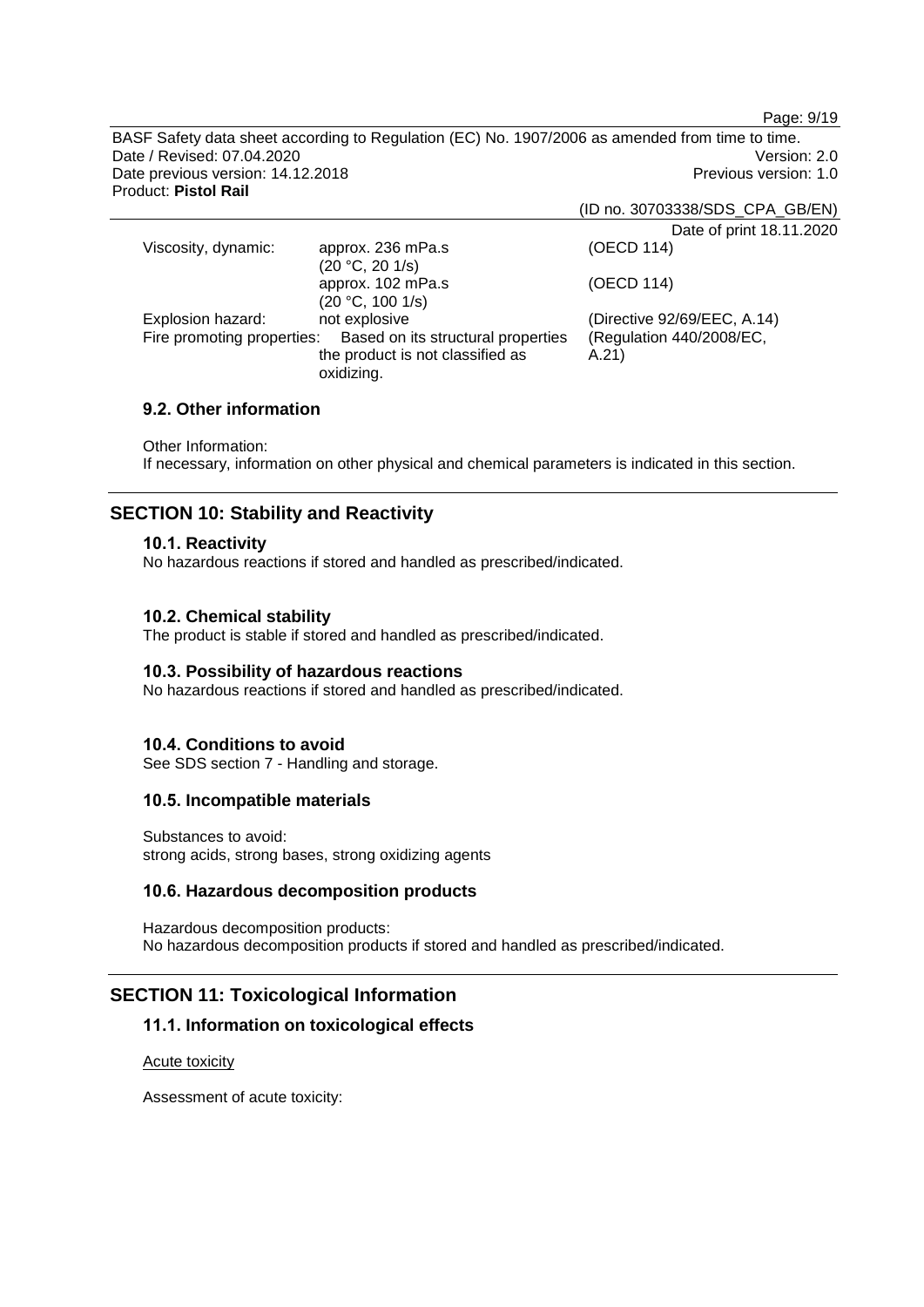Page: 10/19

BASF Safety data sheet according to Regulation (EC) No. 1907/2006 as amended from time to time. Date / Revised: 07.04.2020 Version: 2.0 Date previous version: 14.12.2018 **Previous version: 1.0 Previous version: 1.0** Product: **Pistol Rail**

(ID no. 30703338/SDS\_CPA\_GB/EN)

Date of print 18.11.2020

The product has not been tested. The statement has been derived from substances/products of a similar structure or composition. Virtually nontoxic after a single ingestion. Virtually nontoxic by inhalation. Virtually nontoxic after a single skin contact.

Experimental/calculated data: LD50 rat (oral): approx. > 2,000 mg/kg (Guideline 92/69/EEC, B.1) No mortality was observed.

(by inhalation):Study does not need to be conducted.

LD50 rat (dermal): approx. > 2,000 mg/kg (Directive 92/69/EEC, B.3) No mortality was observed.

**Irritation** 

Assessment of irritating effects:

The product has not been tested. The statement has been derived from substances/products of a similar structure or composition. Not irritating to the eyes. Not irritating to the skin.

Experimental/calculated data: Skin corrosion/irritation rabbit: Slightly irritating. (Guideline 92/69/EEC, B.4)

Serious eye damage/irritation rabbit: non-irritant (Guideline 92/69/EEC, B.5)

#### Respiratory/Skin sensitization

Assessment of sensitization: There is no evidence of a skin-sensitizing potential.

Experimental/calculated data:

modified Buehler test guinea pig: Non-sensitizing. (Guideline 92/69/EEC, B.6) The product has not been tested. The statement has been derived from substances/products of a similar structure or composition.

Mouse Local Lymph Node Assay (LLNA) mouse: Non-sensitizing. (OECD Guideline 429)

#### Germ cell mutagenicity

Assessment of mutagenicity:

The product has not been tested. The statement has been derived from the properties of the individual components. Mutagenicity tests revealed no genotoxic potential.

#### **Carcinogenicity**

Assessment of carcinogenicity:

The product has not been tested. The statement has been derived from the properties of the individual components. In long-term studies in rats and mice in which the substance was given by feed, a carcinogenic effect was not observed.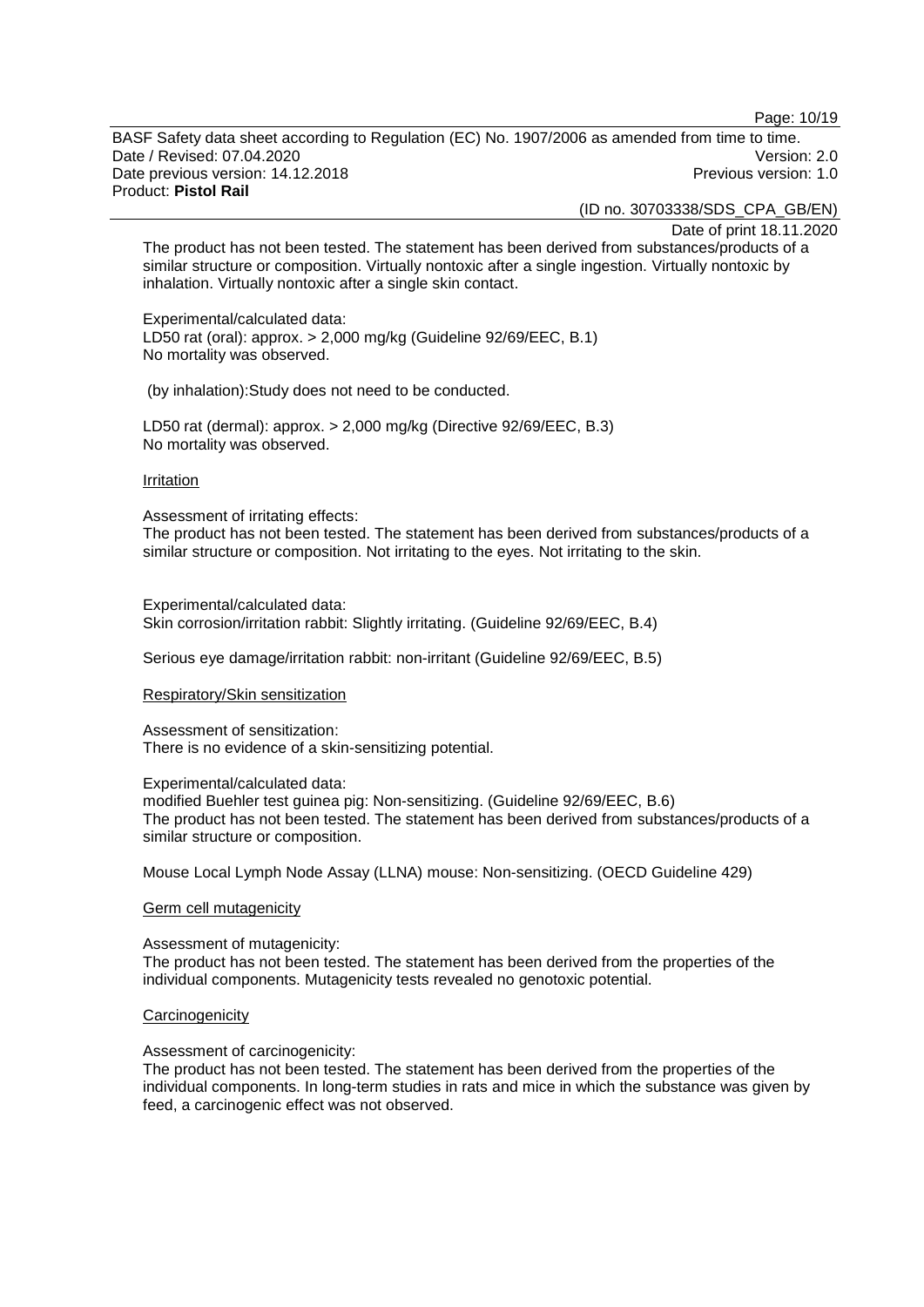Page: 11/19

BASF Safety data sheet according to Regulation (EC) No. 1907/2006 as amended from time to time. Date / Revised: 07.04.2020 Version: 2.0 Date previous version: 14.12.2018 **Previous version: 1.0 Previous version: 1.0** Product: **Pistol Rail**

(ID no. 30703338/SDS\_CPA\_GB/EN)

Date of print 18.11.2020

#### Reproductive toxicity

Assessment of reproduction toxicity: The product has not been tested. The statement has been derived from the properties of the individual components.

*Information on: diflufenican (ISO); N-(2,4-difluorophenyl)-2-[3-(trifluoromethyl)phenoxy]-3 pyridinecarboxamide*

*Assessment of reproduction toxicity:*

*Animal studies gave no indication of a fertility impairing effect at doses which were not toxic to the parental animals.*

*Information on: Glyphosate-isopropylamine (ISO); N-(Phosphonomethyl)glycine, compound with 2 propylamine (1:1)*

*Assessment of reproduction toxicity:*

*The results of animal studies gave no indication of a fertility impairing effect.*

----------------------------------

### Developmental toxicity

Assessment of teratogenicity:

The product has not been tested. The statement has been derived from the properties of the individual components.

*Information on: diflufenican (ISO); N-(2,4-difluorophenyl)-2-[3-(trifluoromethyl)phenoxy]-3 pyridinecarboxamide Assessment of teratogenicity:*

*No indications of a developmental toxic / teratogenic effect were seen in animal studies.*

*Information on: Glyphosate-isopropylamine (ISO); N-(Phosphonomethyl)glycine, compound with 2 propylamine (1:1) Assessment of teratogenicity: Causes developmental effects in animals at high, maternally toxic doses.*

----------------------------------

Specific target organ toxicity (single exposure)

Assessment of STOT single: Based on available Data, the classification criteria are not met.

Remarks: The product has not been tested. The statement has been derived from the properties of the individual components.

Repeated dose toxicity and Specific target organ toxicity (repeated exposure)

Assessment of repeated dose toxicity:

The product has not been tested. The statement has been derived from the properties of the individual components. No substance-specific organtoxicity was observed after repeated administration to animals.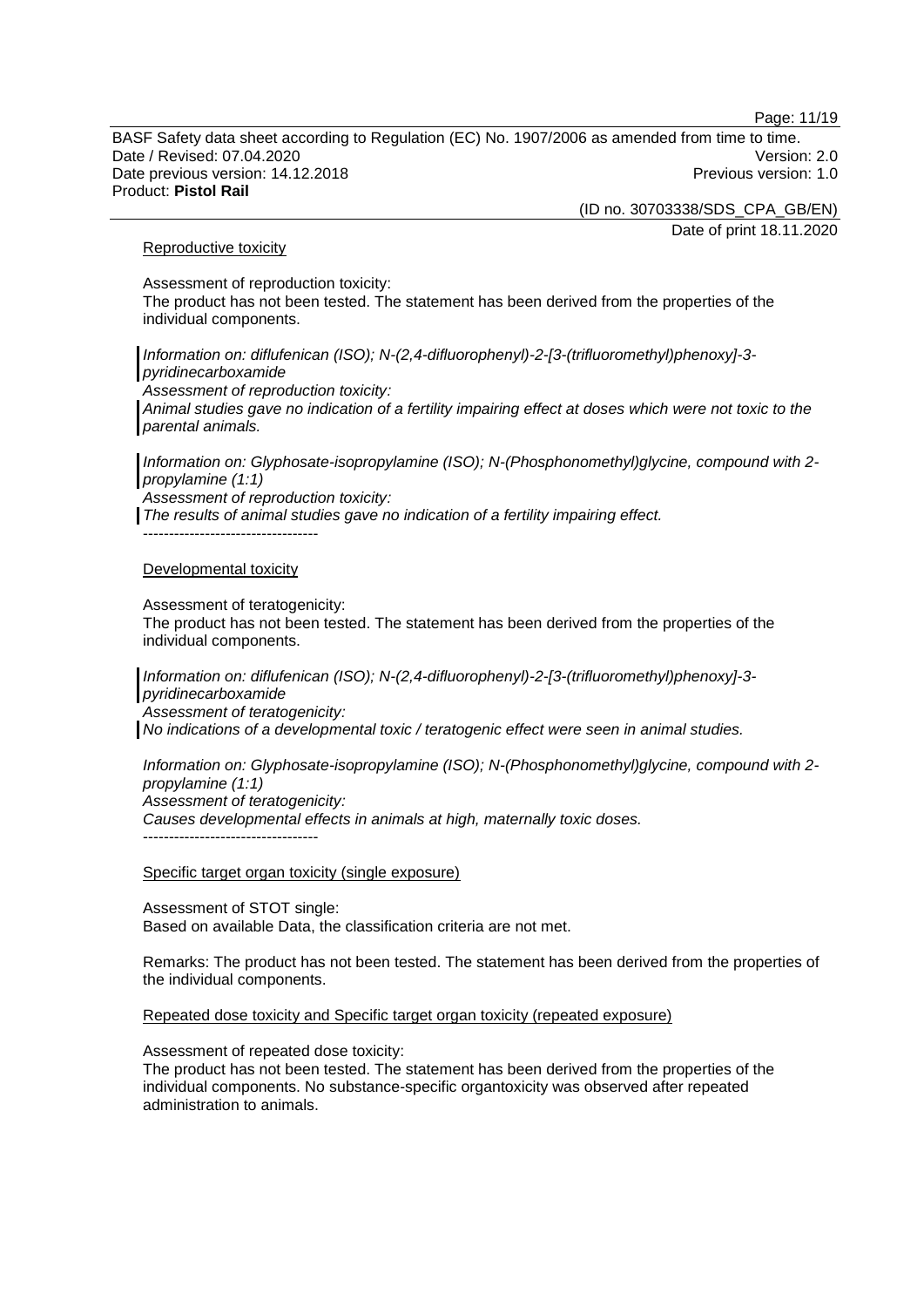Page: 12/19

BASF Safety data sheet according to Regulation (EC) No. 1907/2006 as amended from time to time. Date / Revised: 07.04.2020 Version: 2.0 Date previous version: 14.12.2018 **Previous version: 1.0 Previous version: 1.0** Product: **Pistol Rail**

(ID no. 30703338/SDS\_CPA\_GB/EN)

Date of print 18.11.2020

#### Aspiration hazard

The product has not been tested. The statement has been derived from the properties of the individual components. No aspiration hazard expected.

#### Other relevant toxicity information

Misuse can be harmful to health.

### **SECTION 12: Ecological Information**

### **12.1. Toxicity**

Assessment of aquatic toxicity: Very toxic to aquatic life with long lasting effects.

Toxicity to fish:

The product has not been tested. The statement has been derived from the properties of the individual components.

Aquatic invertebrates:

The product has not been tested. The statement has been derived from the properties of the individual components.

Aquatic plants:

EC50 (72 h) 0.015 mg/l (growth rate), Desmodesmus subspicatus (OECD Guideline 201, static)

EC50 (72 h) 0.013 mg/l (biomass), Desmodesmus subspicatus (OECD Guideline 201, static)

No observed effect concentration (72 h) 0.0040 mg/l (growth rate), Desmodesmus subspicatus (OECD Guideline 201, static)

*Information on: diflufenican (ISO); N-(2,4-difluorophenyl)-2-[3-(trifluoromethyl)phenoxy]-3 pyridinecarboxamide*

*Toxicity to fish:*

*LC50 (96 h) > 0.0985 mg/l, Cyprinus carpio (OECD 203; ISO 7346; 92/69/EEC, C.1, static) The LC50 is higher than the solubility limit.*

*LC50 (96 h) > 0.109 mg/l, Oncorhynchus mykiss (OECD 203; ISO 7346; 92/69/EEC, C.1, static) The LC50 is higher than the solubility limit.*

*Information on: Glyphosate-isopropylamine (ISO); N-(Phosphonomethyl)glycine, compound with 2 propylamine (1:1)*

*Toxicity to fish:*

----------------------------------

*LC50 (96 h) > 1,000 mg/l, Oncorhynchus mykiss*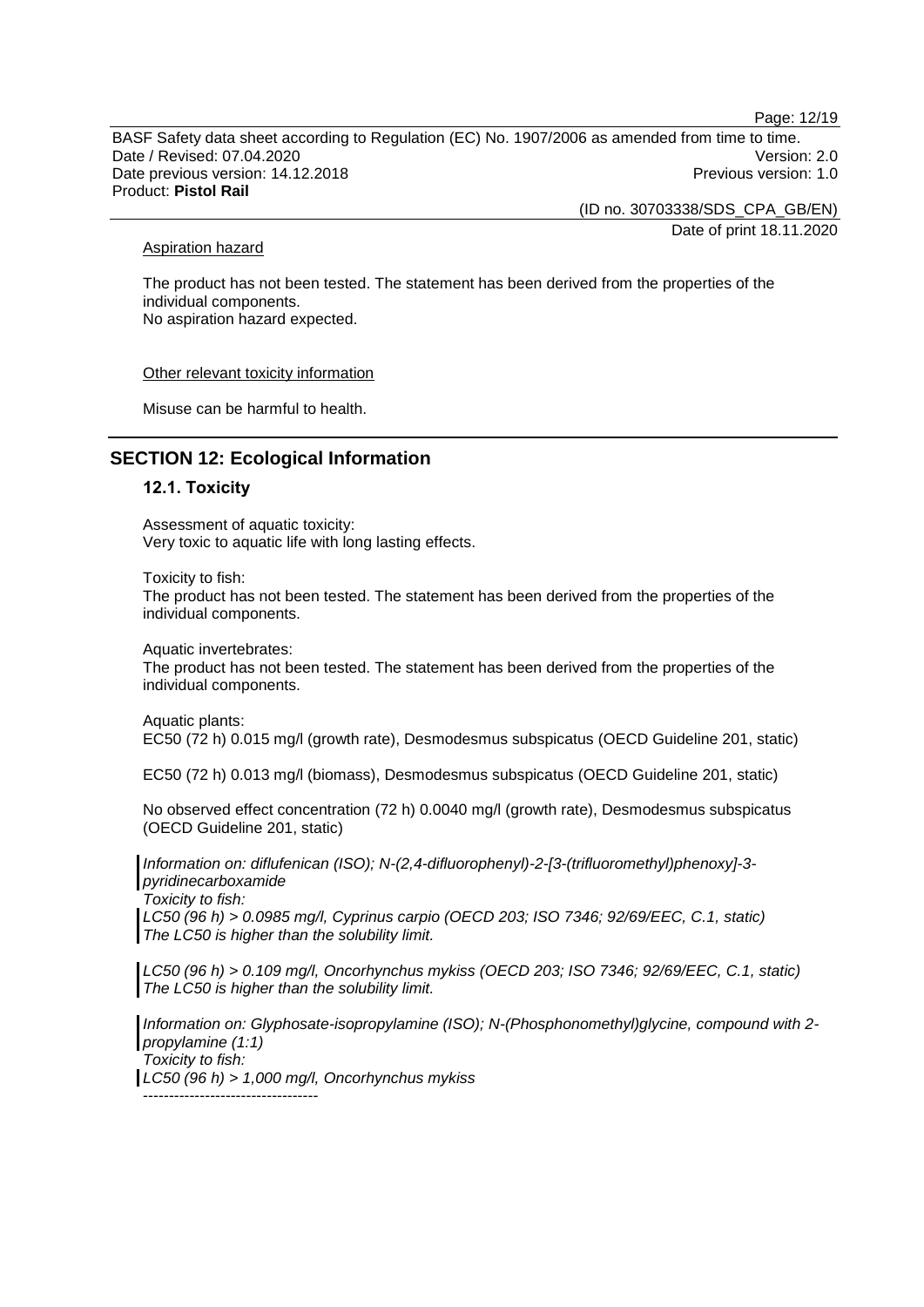Page: 13/19

BASF Safety data sheet according to Regulation (EC) No. 1907/2006 as amended from time to time. Date / Revised: 07.04.2020 Version: 2.0 Date previous version: 14.12.2018 **Previous version: 1.0 Previous version: 1.0** Product: **Pistol Rail**

(ID no. 30703338/SDS\_CPA\_GB/EN)

Date of print 18.11.2020

*Information on: diflufenican (ISO); N-(2,4-difluorophenyl)-2-[3-(trifluoromethyl)phenoxy]-3 pyridinecarboxamide Aquatic invertebrates: EC50 (48 h) > 0.24 mg/l, Daphnia magna (OECD Guideline 202, part 1, static) The EC50 is higher than the solubility limit.*

*Information on: Glyphosate-isopropylamine (ISO); N-(Phosphonomethyl)glycine, compound with 2 propylamine (1:1) Aquatic invertebrates: EC50 (48 h) 930 mg/l, Daphnia magna* ----------------------------------

### **12.2. Persistence and degradability**

Assessment biodegradation and elimination (H2O): The product has not been tested. The statement has been derived from the properties of the individual components.

*Information on: diflufenican (ISO); N-(2,4-difluorophenyl)-2-[3-(trifluoromethyl)phenoxy]-3 pyridinecarboxamide Assessment biodegradation and elimination (H2O): Not readily biodegradable (by OECD criteria).*

*Information on: Glyphosate-isopropylamine (ISO); N-(Phosphonomethyl)glycine, compound with 2 propylamine (1:1)*

*Assessment biodegradation and elimination (H2O): Not readily biodegradable (by OECD criteria).*

### **12.3. Bioaccumulative potential**

Assessment bioaccumulation potential: The product has not been tested. The statement has been derived from the properties of the individual components.

*Information on: diflufenican (ISO); N-(2,4-difluorophenyl)-2-[3-(trifluoromethyl)phenoxy]-3 pyridinecarboxamide*

*Bioaccumulation potential:*

*Bioconcentration factor: 1,276 (28 d), Oncorhynchus mykiss (OECD-Guideline 305) Significant accumulation in organisms is not to be expected.*

*Bioconcentration factor: 1,596 (28 d), Oncorhynchus mykiss (OECD-Guideline 305) Significant accumulation in organisms is not to be expected.*

*Information on: Glyphosate-isopropylamine (ISO); N-(Phosphonomethyl)glycine, compound with 2 propylamine (1:1)*

*Bioaccumulation potential:*

*Because of the n-octanol/water distribution coefficient (log Pow) accumulation in organisms is not to be expected.*

----------------------------------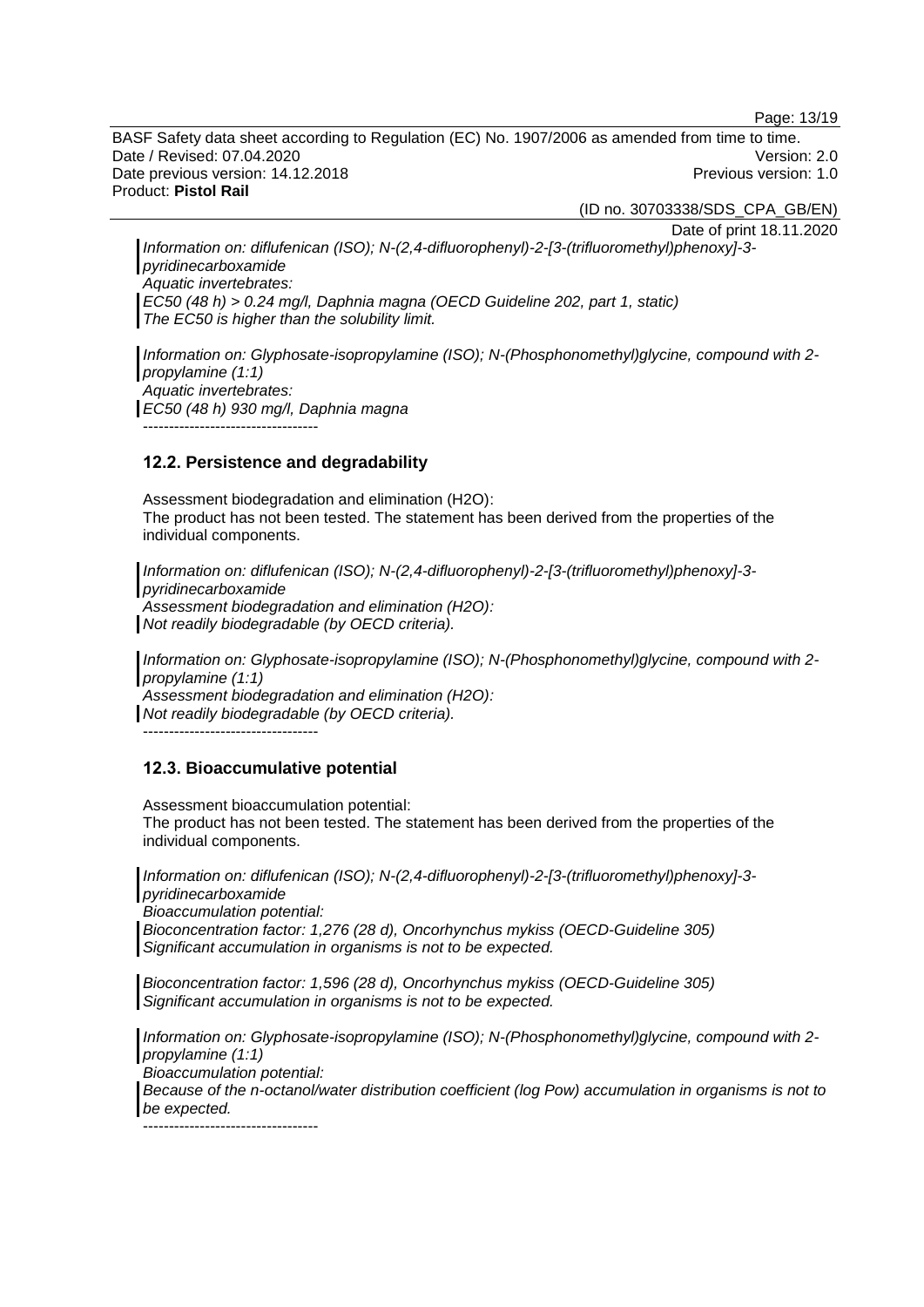Page: 14/19

BASF Safety data sheet according to Regulation (EC) No. 1907/2006 as amended from time to time. Date / Revised: 07.04.2020 Version: 2.0 Date previous version: 14.12.2018 **Previous version: 1.0 Previous version: 1.0** Product: **Pistol Rail**

> (ID no. 30703338/SDS\_CPA\_GB/EN) Date of print 18.11.2020

**12.4. Mobility in soil**

Assessment transport between environmental compartments: Adsorption in soil: The product has not been tested. The statement has been derived from the properties of the individual components.

*Information on: diflufenican (ISO); N-(2,4-difluorophenyl)-2-[3-(trifluoromethyl)phenoxy]-3 pyridinecarboxamide*

*Assessment transport between environmental compartments:*

*Adsorption in soil: Following exposure to soil, the product trickles away and can - dependant on degradation - be transported to deeper soil areas with larger water loads.*

*Information on: Glyphosate-isopropylamine (ISO); N-(Phosphonomethyl)glycine, compound with 2 propylamine (1:1)*

*Assessment transport between environmental compartments:*

*Adsorption in soil: Following exposure to soil, adsorption to solid soil particles is probable, therefore contamination of groundwater is not expected.*

 $-$ 

### **12.5. Results of PBT and vPvB assessment**

The product does not contain a substance fulfilling the PBT (persistent/bioaccumulative/toxic) criteria or the vPvB (very persistent/very bioaccumulative) criteria.

### **12.6. Other adverse effects**

The product does not contain substances that are listed in Regulation (EC) 1005/2009 on substances that deplete the ozone layer.

### **12.7. Additional information**

Other ecotoxicological advice: Do not discharge product into the environment without control.

### **SECTION 13: Disposal Considerations**

#### **13.1. Waste treatment methods**

Must be disposed of or incinerated in accordance with local regulations.

The UK Environmental Protection (Duty of Care) Regulations (EP) and amendments should be noted (United Kingdom).

This product and any uncleaned containers must be disposed of as hazardous waste in accordance with the 2005 Hazardous Waste Regulations and amendments (United Kingdom)

Contaminated packaging: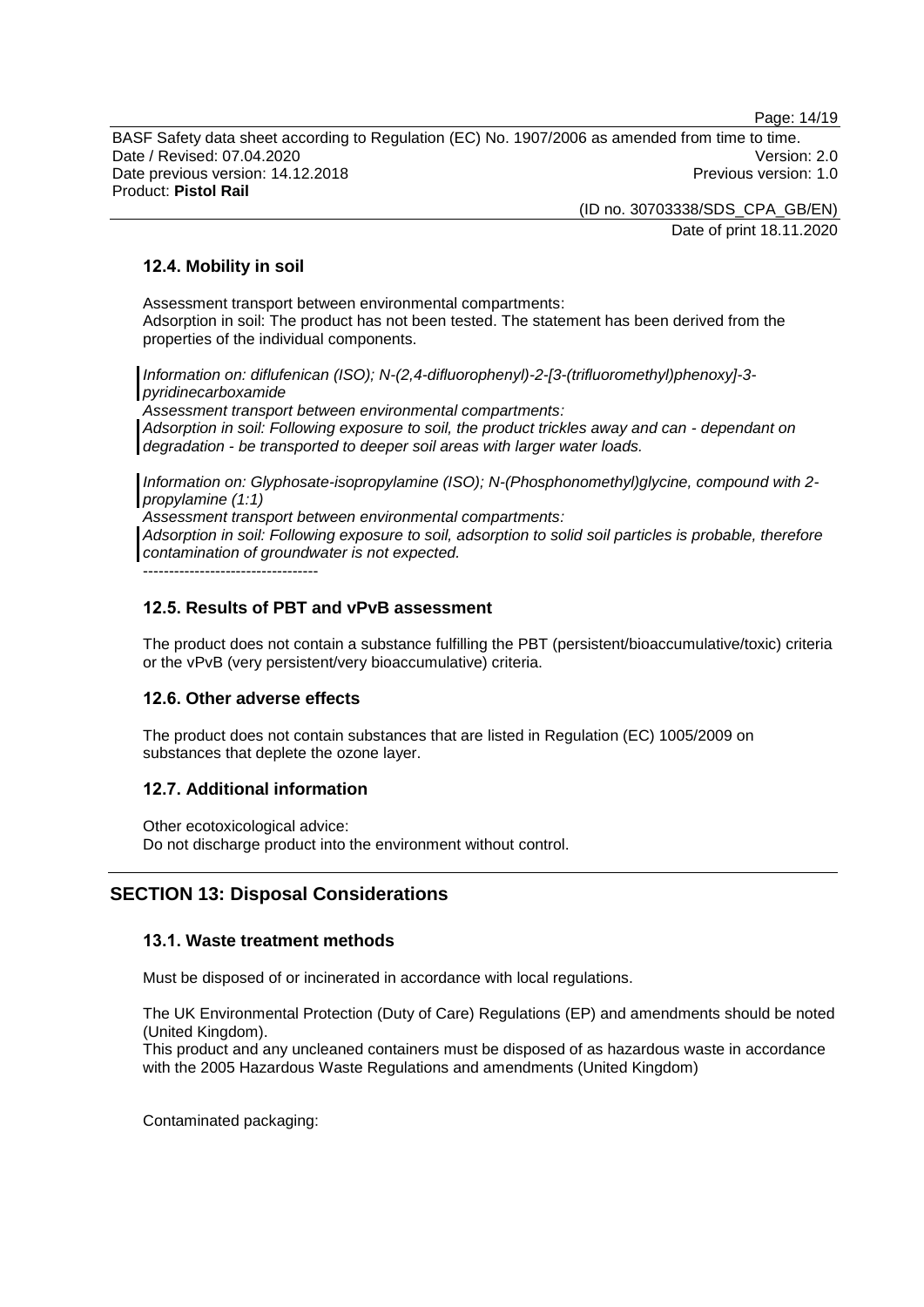Page: 15/19

BASF Safety data sheet according to Regulation (EC) No. 1907/2006 as amended from time to time. Date / Revised: 07.04.2020<br>
Date previous version: 14.12.2018<br>
Date previous version: 14.12.2018 Date previous version: 14.12.2018 Product: **Pistol Rail**

(ID no. 30703338/SDS\_CPA\_GB/EN)

Date of print 18.11.2020

Contaminated packaging should be emptied as far as possible and disposed of in the same manner as the substance/product.

### **SECTION 14: Transport Information**

#### **Land transport**

| <b>UN3082</b><br>ENVIRONMENTALLY HAZARDOUS SUBSTANCE, LIQUID,<br>N.O.S. (contains DIFLUFENICAN SOLUTION) |
|----------------------------------------------------------------------------------------------------------|
| 9, EHSM<br>Ш<br>ves                                                                                      |
| None known                                                                                               |
|                                                                                                          |
| <b>UN3082</b><br>ENVIRONMENTALLY HAZARDOUS SUBSTANCE, LIQUID,<br>N.O.S. (contains DIFLUFENICAN SOLUTION) |
| 9, EHSM<br>Ш<br>ves<br>None known                                                                        |
|                                                                                                          |
| <b>UN3082</b><br>ENVIRONMENTALLY HAZARDOUS SUBSTANCE, LIQUID,<br>N.O.S. (contains DIFLUFENICAN SOLUTION) |
| 9, EHSM<br>Ш<br>ves<br>None known                                                                        |
|                                                                                                          |

Transport in inland waterway vessel Not evaluated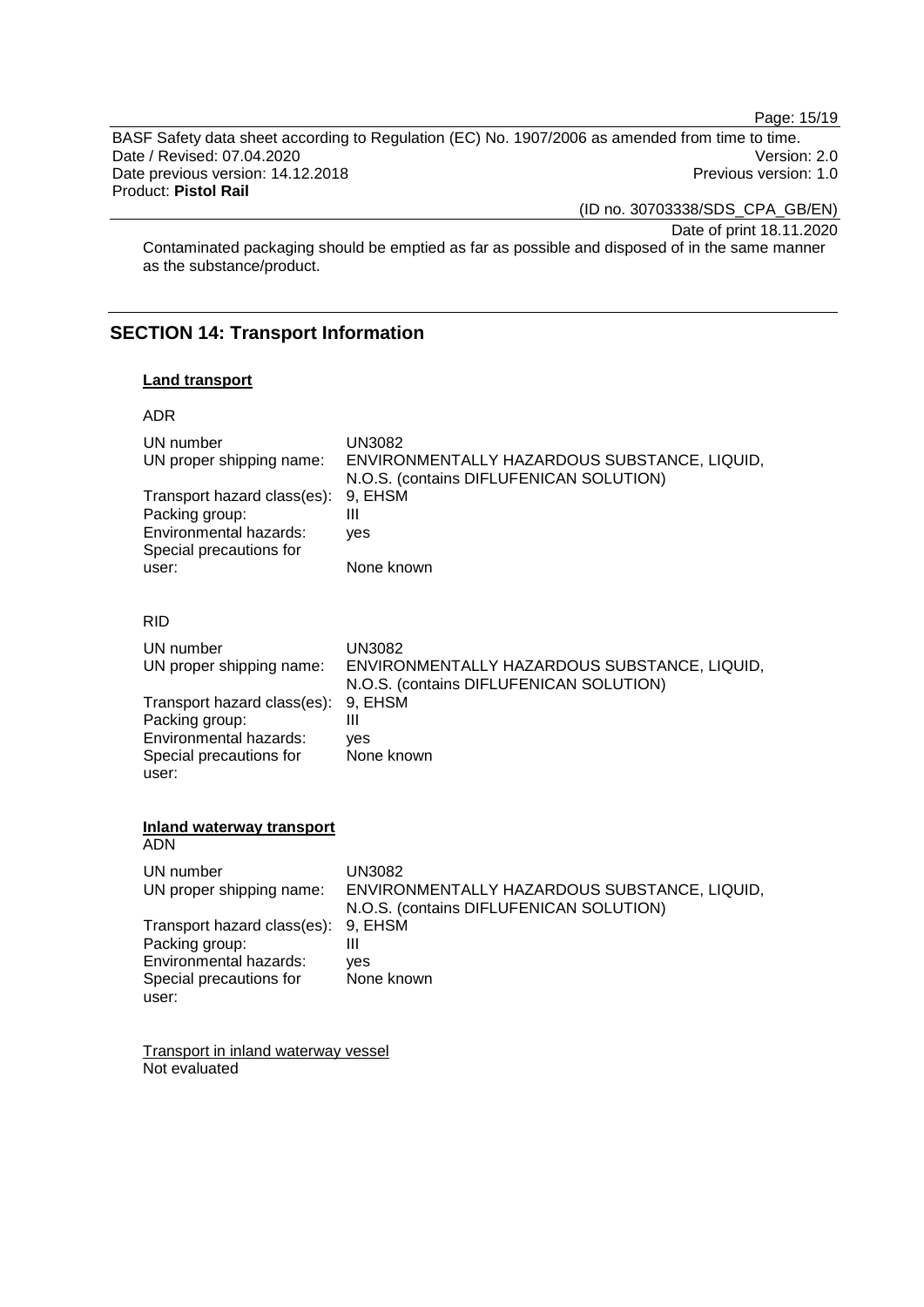Page: 16/19

BASF Safety data sheet according to Regulation (EC) No. 1907/2006 as amended from time to time. Date / Revised: 07.04.2020<br>
Date previous version: 14.12.2018<br>
Date previous version: 14.12.2018 Date previous version: 14.12.2018 Product: **Pistol Rail**

(ID no. 30703338/SDS\_CPA\_GB/EN)

Date of print 18.11.2020

### **Sea transport**

### IMDG

| UN number:                  | <b>UN 3082</b>                               |
|-----------------------------|----------------------------------------------|
| UN proper shipping name:    | ENVIRONMENTALLY HAZARDOUS SUBSTANCE, LIQUID, |
|                             | N.O.S. (contains DIFLUFENICAN SOLUTION)      |
| Transport hazard class(es): | 9. EHSM                                      |
| Packing group:              | Ш                                            |
| Environmental hazards:      | ves                                          |
|                             | Marine pollutant: YES                        |
| Special precautions for     | None known                                   |
| user:                       |                                              |

### **Air transport**

#### IATA/ICAO

| UN number:                          | <b>UN 3082</b>                               |
|-------------------------------------|----------------------------------------------|
| UN proper shipping name:            | ENVIRONMENTALLY HAZARDOUS SUBSTANCE, LIQUID, |
|                                     | N.O.S. (contains DIFLUFENICAN SOLUTION)      |
| Transport hazard class(es): 9, EHSM |                                              |
| Packing group:                      | Ш                                            |
| Environmental hazards:              | ves                                          |
| Special precautions for             | None known                                   |
| user:                               |                                              |
|                                     |                                              |

#### **14.1. UN number**

See corresponding entries for "UN number" for the respective regulations in the tables above.

### **14.2. UN proper shipping name**

See corresponding entries for "UN proper shipping name" for the respective regulations in the tables above.

#### **14.3. Transport hazard class(es)**

See corresponding entries for "Transport hazard class(es)" for the respective regulations in the tables above.

#### **14.4. Packing group**

See corresponding entries for "Packing group" for the respective regulations in the tables above.

### **14.5. Environmental hazards**

See corresponding entries for "Environmental hazards" for the respective regulations in the tables above.

### **14.6. Special precautions for user**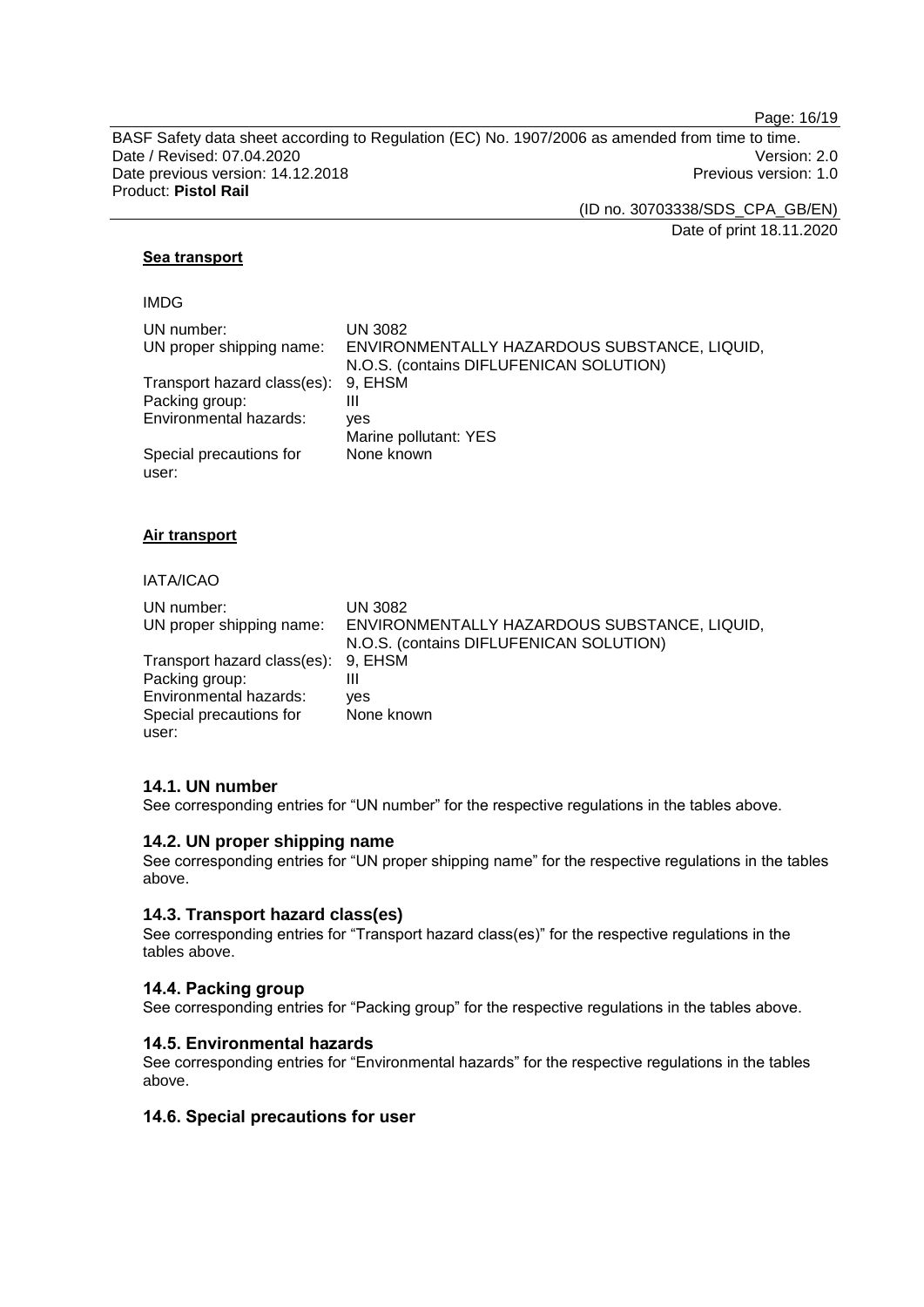Page: 17/19

BASF Safety data sheet according to Regulation (EC) No. 1907/2006 as amended from time to time. Date / Revised: 07.04.2020 Version: 2.0 Date previous version: 14.12.2018 **Previous version: 1.0 Previous version: 1.0** Product: **Pistol Rail**

(ID no. 30703338/SDS\_CPA\_GB/EN)

Date of print 18.11.2020

See corresponding entries for "Special precautions for user" for the respective regulations in the tables above.

### **14.7. Transport in bulk according to Annex II of MARPOL and the IBC Code**

| Not evaluated |
|---------------|
| Not evaluated |
| Not evaluated |
| Not evaluated |
| Not evaluated |
|               |

### **Further information**

The following provisions may apply for product in packages containing a net quantity of 5 L or less ADR, RID, ADN: Special Provision 375; IMDG: 2.10.2.7; IATA: A197; TDG: Special Provision 99(2); 49CFR: §171.4 (c) (2). This product is subject to the most recent edition of "The Carriage of Dangerous Goods and Use of Transportable Pressure Equipment Regulations" and their amendments (United Kingdom).

### **SECTION 15: Regulatory Information**

### **15.1. Safety, health and environmental regulations/legislation specific for the substance or mixture**

Prohibitions, Restrictions and Authorizations

Annex XVII of Regulation (EC) No 1907/2006: Number on List: 3 Restrictions of Regulation (EC) No 1907/2006, Annex XVII, do not apply for the intended use(s) of the product given in this SDS.

Directive 2012/18/EU - Control of Major Accident Hazards involving dangerous substances (EU): List entry in regulation: E1

If other regulatory information applies that is not already provided elsewhere in this safety data sheet, then it is described in this subsection.

This product is classified under the European CLP Regulation. (United Kingdom) The data should be considered when making any assessment under the Control of Substances Hazardous to Health Regulations (COSHH), and related guidance, for example, 'COSHH Essentials' (United Kingdom).

This product may be subject to the Control of Major Accident Hazards Regulations (COMAH), and amendments if specific threshold tonnages are exceeded (United Kingdom).

### **15.2. Chemical Safety Assessment**

Advice on product handling can be found in sections 7 and 8 of this safety data sheet.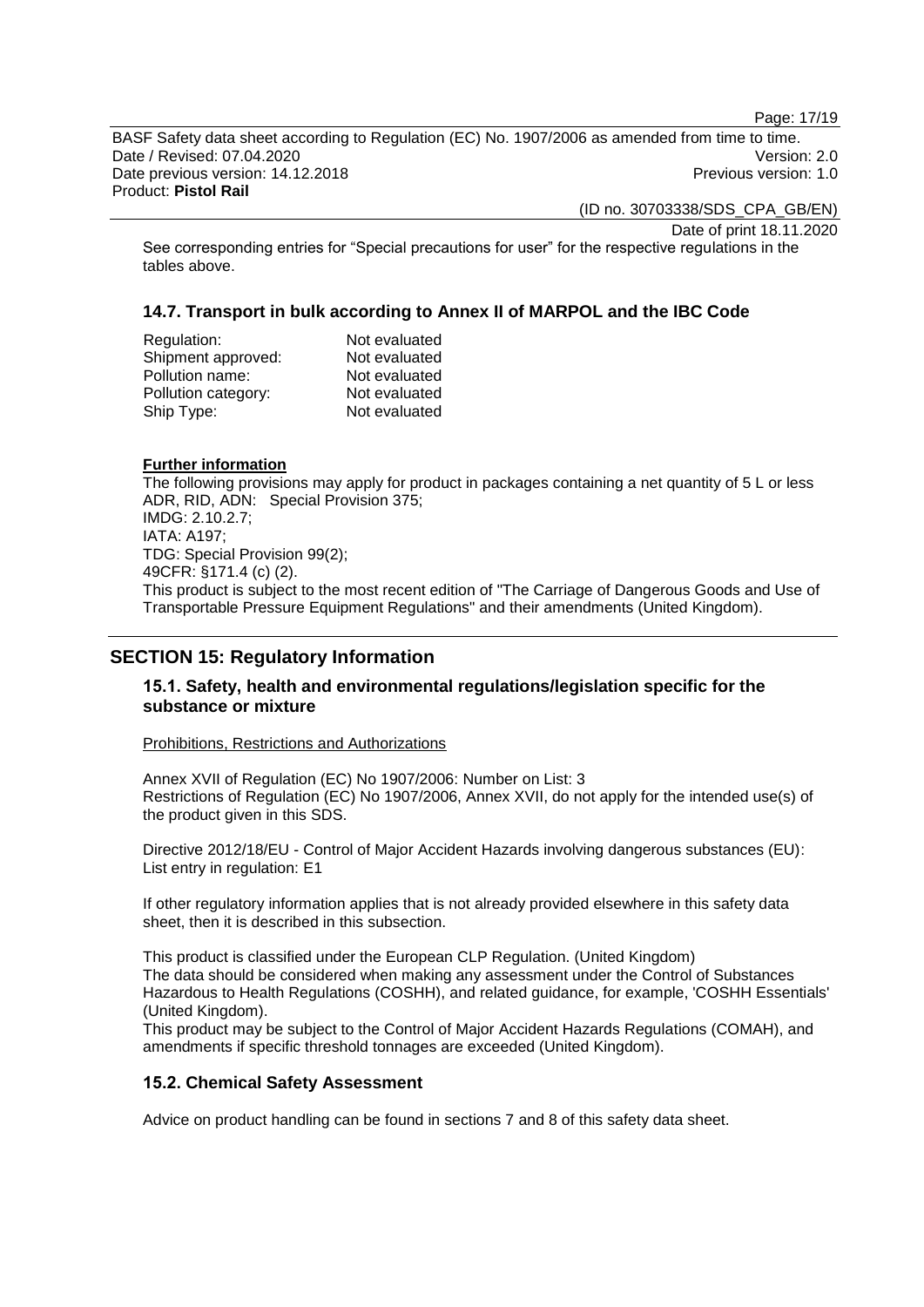Page: 18/19

BASF Safety data sheet according to Regulation (EC) No. 1907/2006 as amended from time to time. Date / Revised: 07.04.2020 Version: 2.0 Date previous version: 14.12.2018 **Previous version: 1.0 Previous version: 1.0** Product: **Pistol Rail**

> (ID no. 30703338/SDS\_CPA\_GB/EN) Date of print 18.11.2020

### **SECTION 16: Other Information**

For proper and safe use of this product, please refer to the approval conditions laid down on the product label.

|                    | Full text of the classifications, including the hazard classes and the hazard statements, if mentioned |
|--------------------|--------------------------------------------------------------------------------------------------------|
| in section 2 or 3: |                                                                                                        |
| Aquatic Acute      | Hazardous to the aquatic environment - acute                                                           |
| Aquatic Chronic    | Hazardous to the aquatic environment - chronic                                                         |
| Met. Corr.         | Corrosive to metals                                                                                    |
| Acute Tox.         | Acute toxicity                                                                                         |
| Skin Corr./Irrit.  | Skin corrosion/irritation                                                                              |
| Eye Dam./Irrit.    | Serious eye damage/eye irritation                                                                      |
| Skin Sens.         | Skin sensitization                                                                                     |
| H400               | Very toxic to aquatic life.                                                                            |
| H410               | Very toxic to aquatic life with long lasting effects.                                                  |
| <b>EUH401</b>      | To avoid risks to human health and the environment, comply with the                                    |
|                    | instructions for use.                                                                                  |
| H412               | Harmful to aquatic life with long lasting effects.                                                     |
| H411               | Toxic to aquatic life with long lasting effects.                                                       |
| H <sub>290</sub>   | May be corrosive to metals.                                                                            |
| H312               | Harmful in contact with skin.                                                                          |
| H314               | Causes severe skin burns and eye damage.                                                               |
| H318               | Causes serious eye damage.                                                                             |
| H302               | Harmful if swallowed.                                                                                  |
| H315               | Causes skin irritation.                                                                                |
| H317               | May cause an allergic skin reaction.                                                                   |

#### Abbreviations

ADR = The European Agreement concerning the International Carriage of Dangerous Goods by Road. ADN = The European Agreement concerning the International Carriage of Dangerous Goods by Inland waterways. ATE = Acute Toxicity Estimates. CAO = Cargo Aircraft Only. CAS = Chemical Abstract Service. CLP = Classification, Labelling and Packaging of substances and mixtures. DIN = German national organization for standardization. DNEL = Derived No Effect Level. EC50 = Effective concentration median for 50% of the population.  $EC = European$  Community.  $EN = European$  Standards. IARC = International Agency for Research on Cancer. IATA = International Air Transport Association. IBC-Code = Intermediate Bulk Container code. IMDG = International Maritime Dangerous Goods Code. ISO = International Organization for Standardization. STEL = Short-Term Exposure Limit. LC50 = Lethal concentration median for 50% of the population. LD50 = Lethal dose median for 50% of the population. TLV = Threshold Limit Value. MARPOL = The International Convention for the Prevention of Pollution from Ships. NEN = Dutch Norm. NOEC = No Observed Effect Concentration. OEL = Occupational Exposure Limit. OECD = Organization for Economic Cooperation and Development. PBT = Persistent, Bioaccumulative and Toxic. PNEC = Predicted No Effect Level. PPM = Parts per million. RID = The European Agreement concerning the International Carriage of Dangerous Goods by Rail. TWA = Time Weight Average. UN-number = UN number at transport. vPvB = very Persistent and very Bioaccumulative.